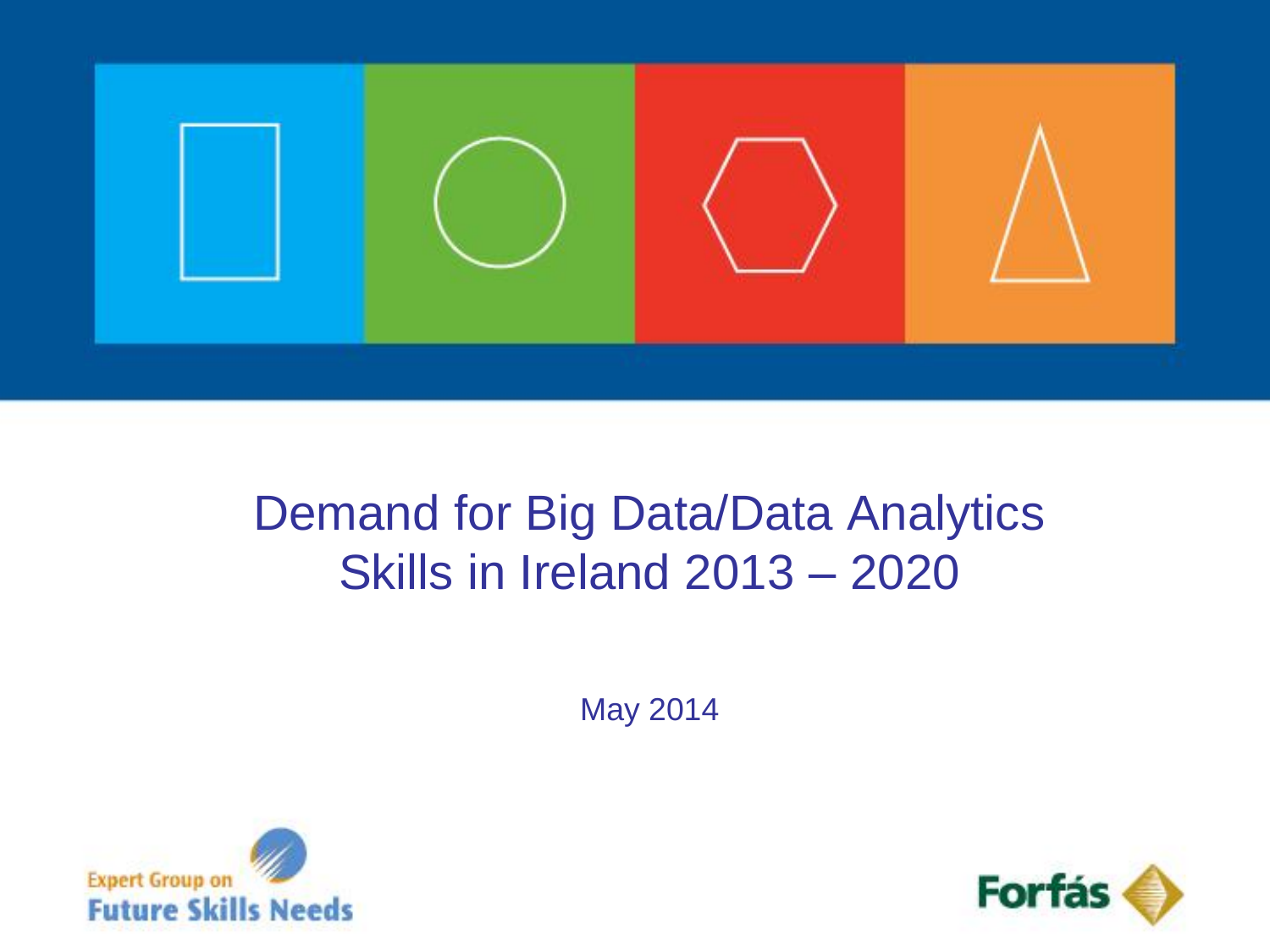- To forecast the annual demand for Big Data / Data Analytics and related skills across the economy over the period 2013-2020.
- To assess the current and emerging qualifications, skillsets and competences requirements.
- To advance recommendations on measures to build up the big data and data analytics talent pool
- The study linked up with the work of the Joint Industry/Government Big Data Taskforce set up to progress APJ 2013 Disruptive Reform.
- EY were engaged to undertake several elements of the research work. Forfás undertook certain elements of the research and managed the project.



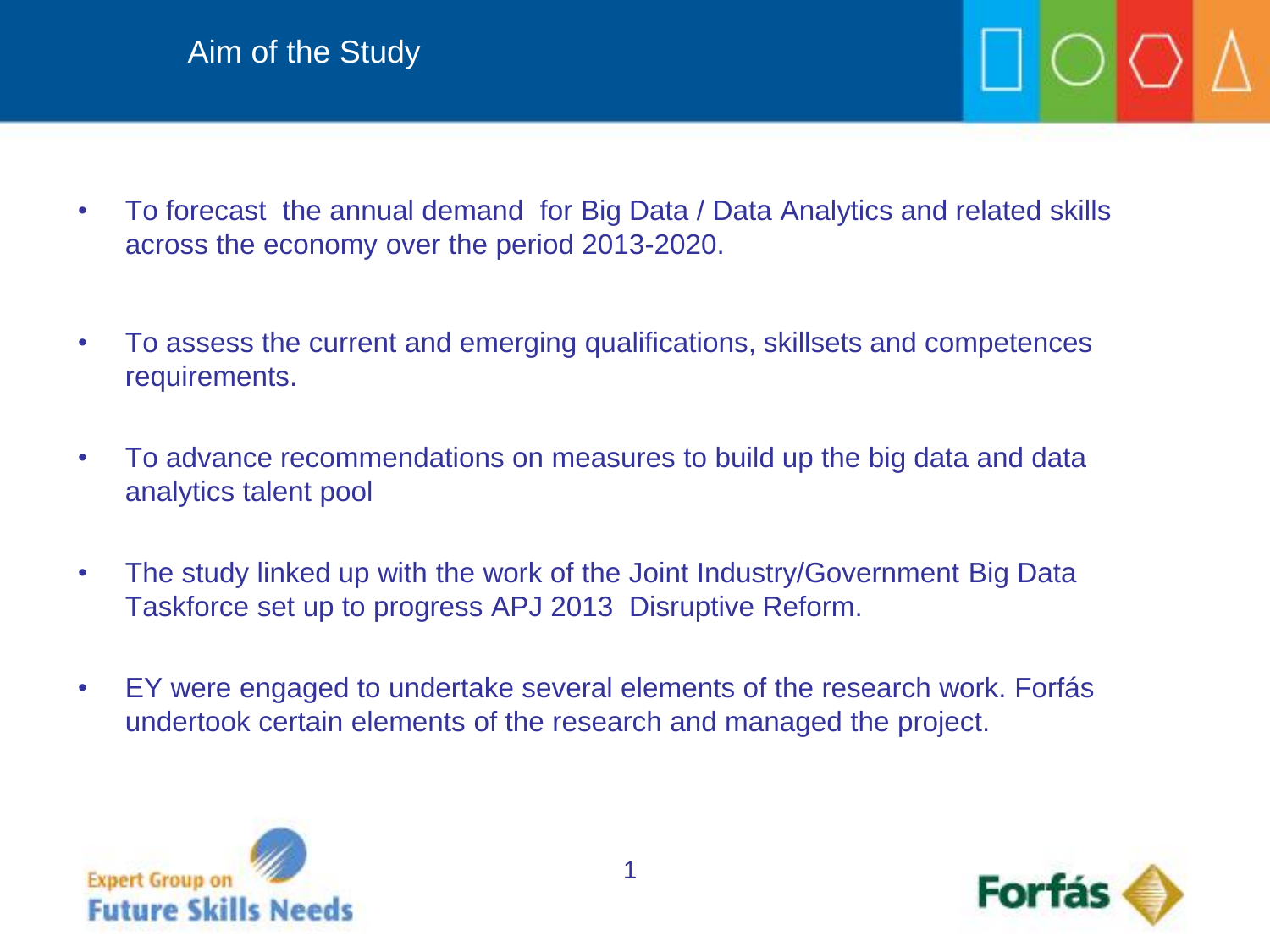## Research Process

The research process comprises the following elements:

- Literature Review of available international and domestic research .
- $\triangleright$  45 Structured company/organisation interviews foreign owned & indigenous.
- 10 Structured Key Stakeholder interviews including IDA, EI, SFI, Chief Information Officer and 5 overseas companies .
- $\triangleright$  3 Workshops with a wide range of companies and organisations.
- Baseline employment demand estimation and Demand Scenario forecasts (including expansion and replacement demand) - based upon both quantitative analysis and informed by qualitative insight
- $\triangleright$  International review of actions by selected countries to build up data analytical talent.
- $\triangleright$  An assessment of current and planned data domestic data analytical relevant education and training provision at NFQ Levels .



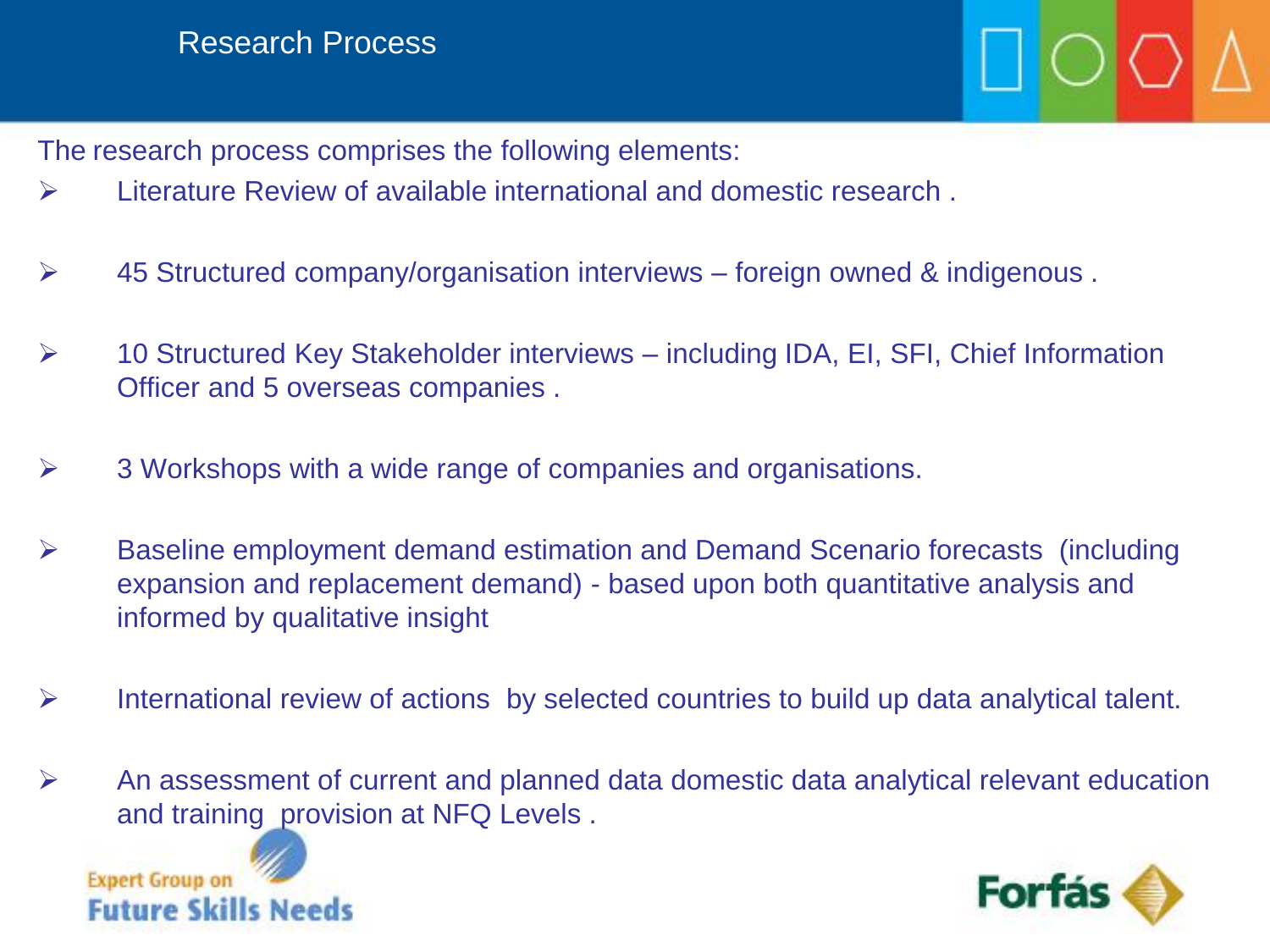Outputs of the Report

- Demand scenarios forecasts over the period 2013-2020 of the demand for Big Data / Data Analytics roles and their skills, competences and qualifications requirements.
- ◆ Mapping of current and anticipated skills needs against existing and planned relevant programme provision.
- Recommendations on additional measures that could be taken to build up the skills supply of Big Data / Data Analytics talent – quantity, quality and diversity of skills – with a particular focus on "deep analytical skills" roles.



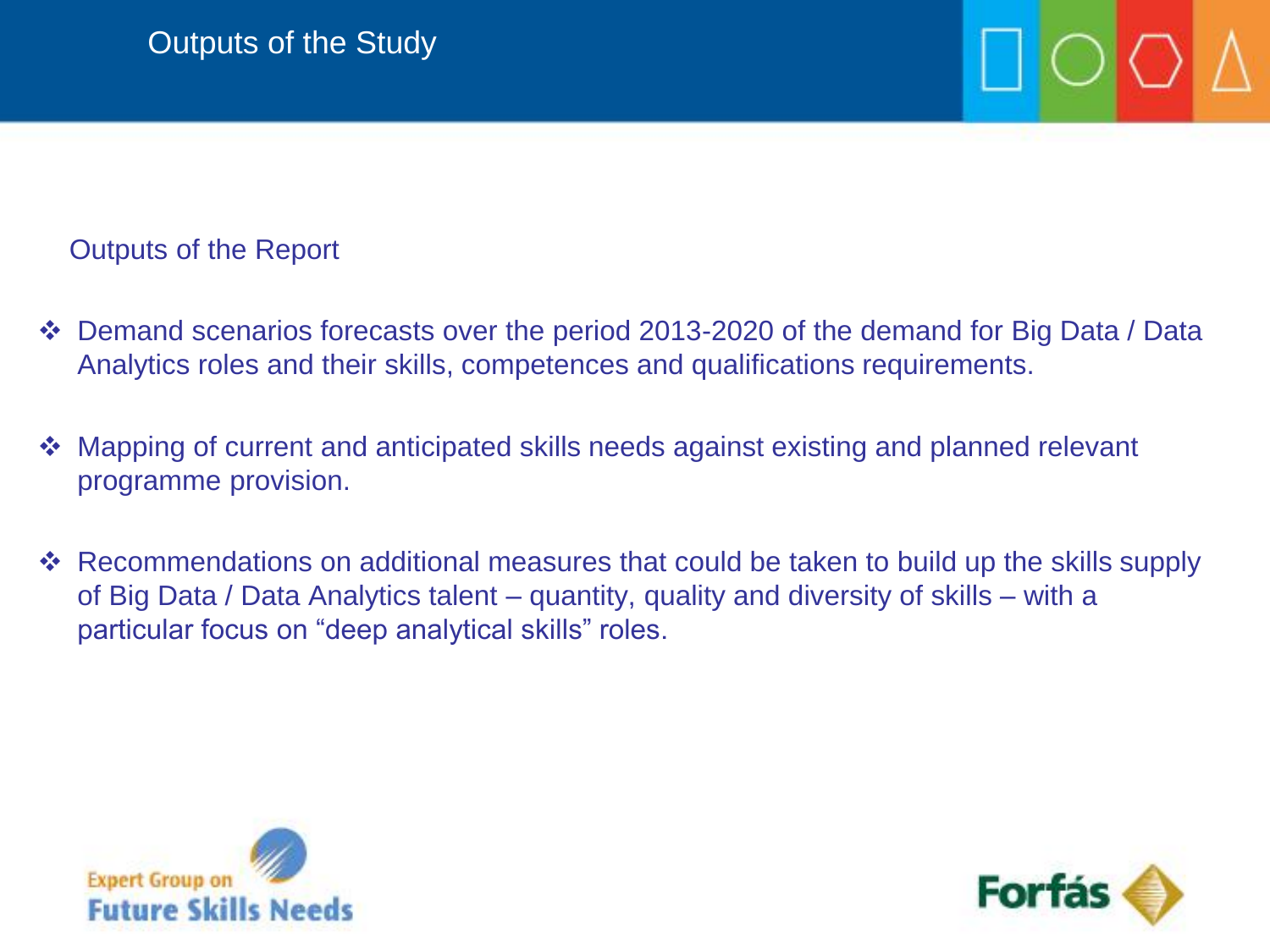### Steering Group

Membership of the Steering Group formed to oversee the development and progress of the Study was:

- **Margaret Cox, EGFSN (chairperson)**
- **•** Vincent McKey, IBM
- **Edel Lynch, Accenture,**
- **Paul Forde, Glanbia Plc**
- **Conor Murphy, Data Hught**
- **Maurice Lynch, Nanthean Technologies**
- **Kevin Magee, Vidiro Analytics**
- **Duncan Cleary, Revenue Commissioners**
- **Aidan Mc Cauley, IDA Ireland**
- **EXECUTE: CHANGE, Enterprise Ireland**
- **EXECTE:** Grainne Morrisey, Department of Education & Skills
- **Tim Conlon, Higher Education Authority**
- **Peter Cosgrove, CPL**
- Sean Mc Garraghy, Quinn School of Business UCD
- **Richard Southern, Deloitte**
- **E Marie Bourke Forfás**
- Gerard Walker Forfás



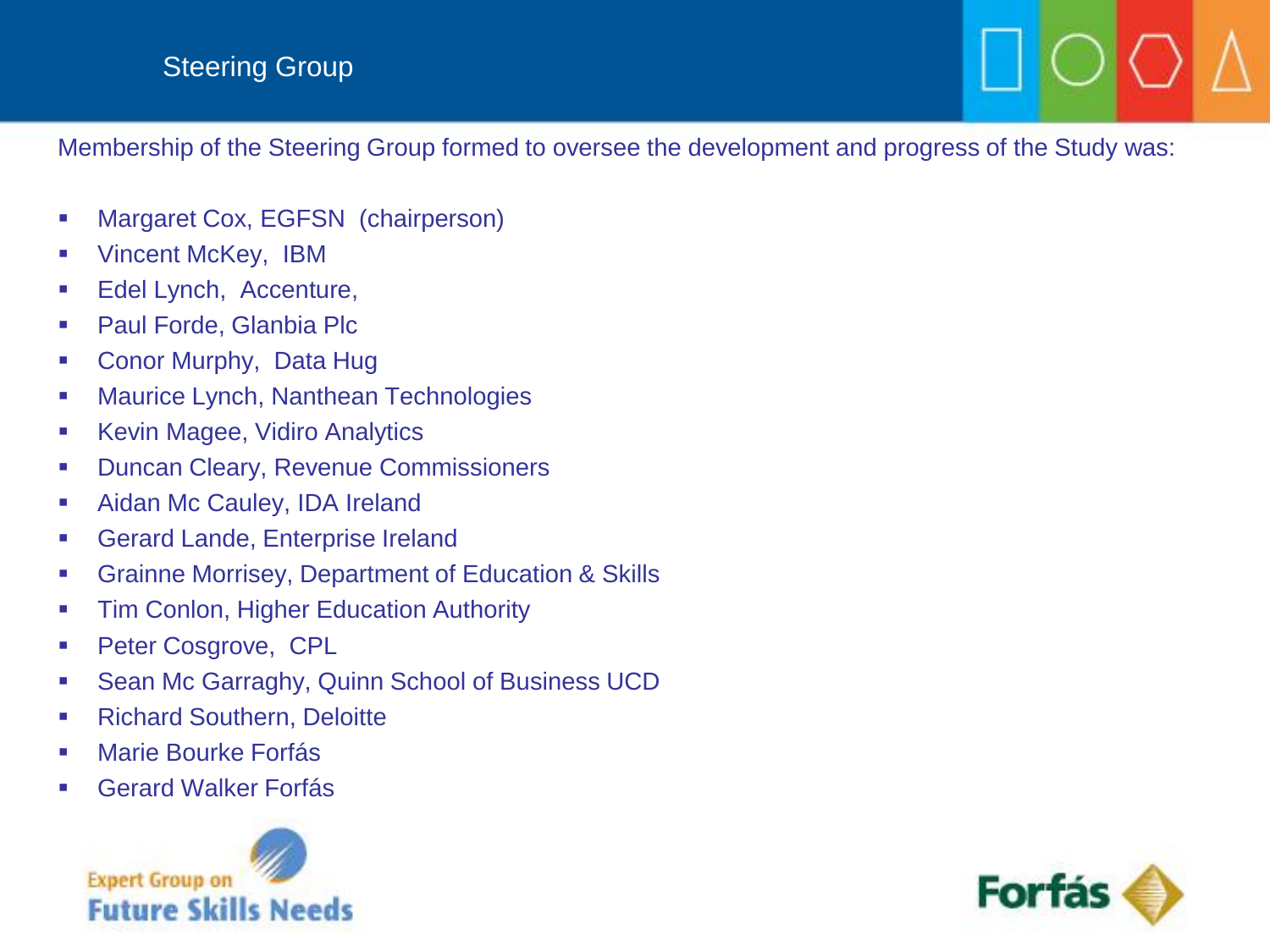The following is a broad categorisation of Big Data / data analytics roles

## **Deep Analytical Talent**

Roles with a combination of (i) advanced statistical, analytical & machine learning skills; (ii)business skills to assess the meaning of data and derive business insights; (iii) analytical & problem solving skills, and (iv) communication skills to explain/ persuade other executives. The shortage of deep analytical talent internationally has been identified as the most acute constraint on potential business growth.

### **Big Data "savvy" Talent**

Roles comprising "data savvy" managers, CIO's, market research analysts, business and functional managers that require a significant understanding of the value and use of analytics to enable them to interpret and utilise the insights from the data and take appropriate decisions to advance their company strategy and performance.

## **IT Supporting Technology**

IT Roles for the application and development of data bases, analytics and business solution software i.e Hadoop, MySQL, MapReduce, visualisation software.



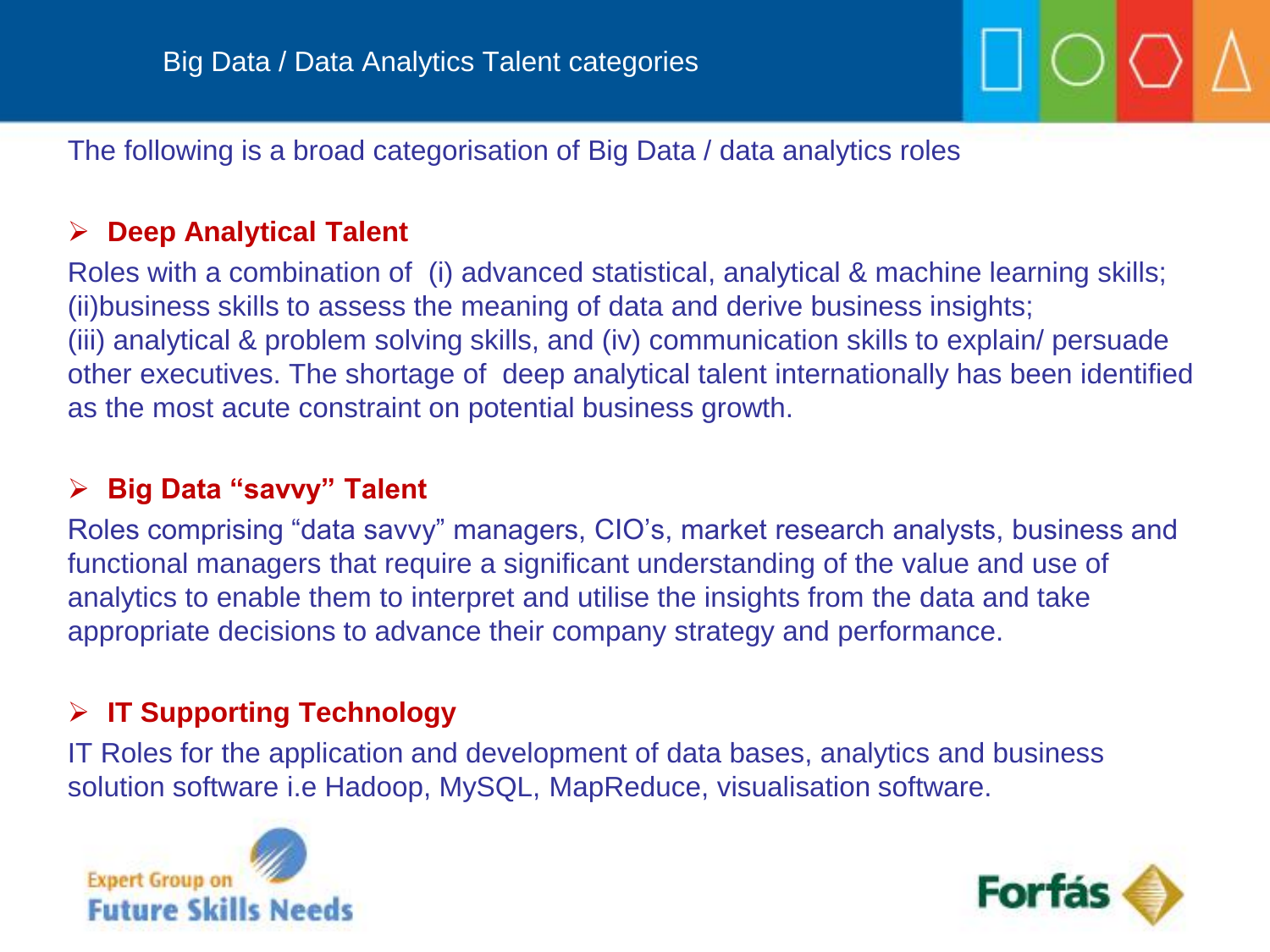## Approach for developing Baseline and Scenarios

- Analytics is not a sector as such and given the newness of the data analytics area, new job titles are just emerging and are as yet not reflected in official data.
- Four international studies of relevance each used different, but overlapping definitions of skills and competency requirements- Mc Kinsey, Accenture CEBR, SAS.
- Use of top down estimates applying findings from other countries in the above studies to Ireland in an informed way - incorporating a two year lag.
- Using insights from the 55 consultations with companies organisations and stakeholders and advice from Steering group which included companies involved in data analytics, to inform how estimates could be applied to Ireland.
- Use of bottom up labour market data where appropriate from special tabulation of Census to assist in arriving at the estimation of the baseline employment for deep analytical talent. This includes only those with an education at NFQ level 9 and above.



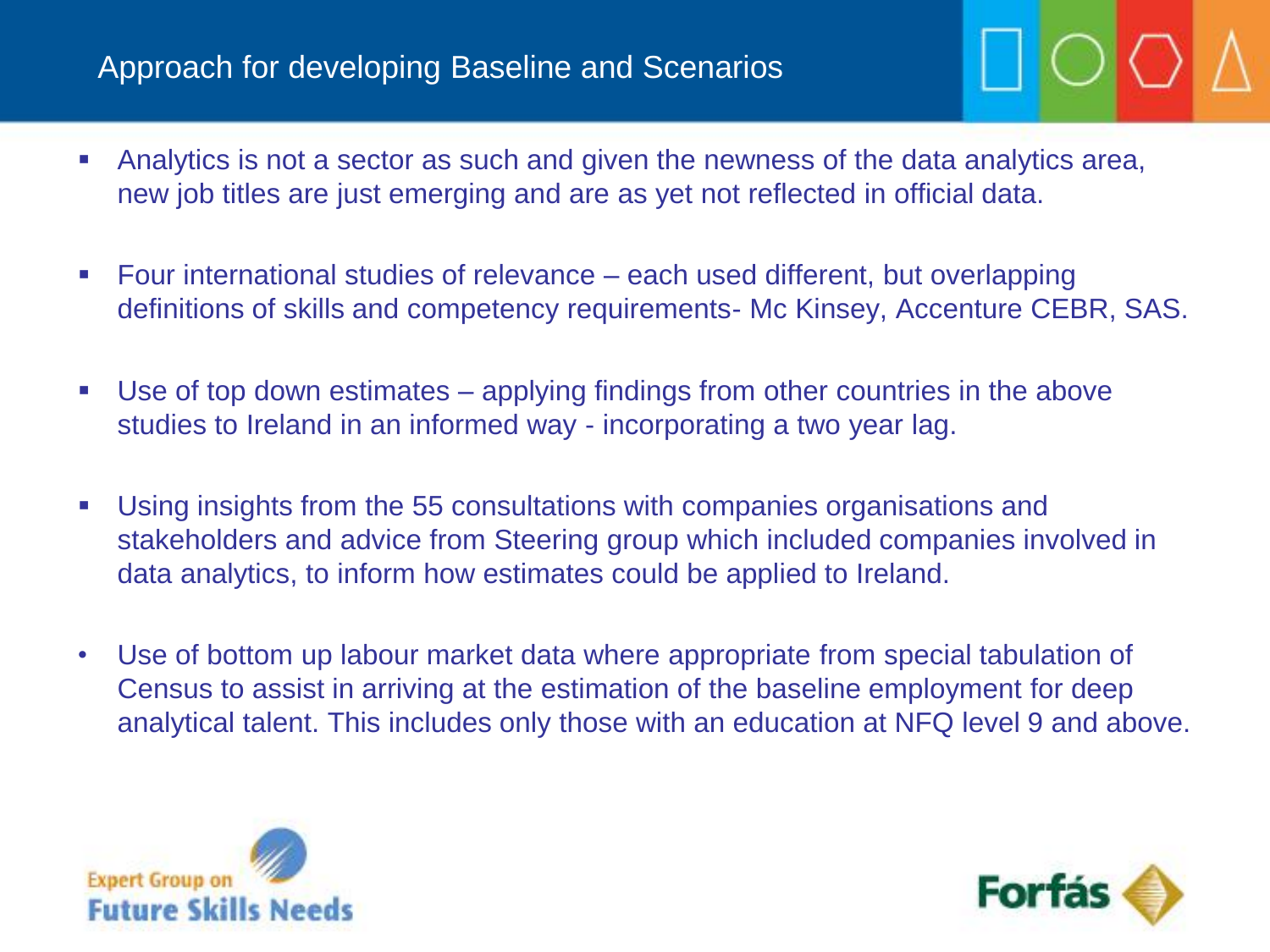- Within the deep analytical skills category, there are two distinct roles whose demand are expected to advance in different ways. These are:
- (1) "established analytical" roles (actuaries, economists) where future demand will be less influenced by the expansion of data in the business environment - and
- (2) "emerging data driven" analytical roles which are significantly influenced by the expansion of data.
- These two sub groups are then treated differently in the scenario analysis with "data driven" analytical roles expected to expand much greater than for "established data" analytical roles over the period 2013 – 2020.



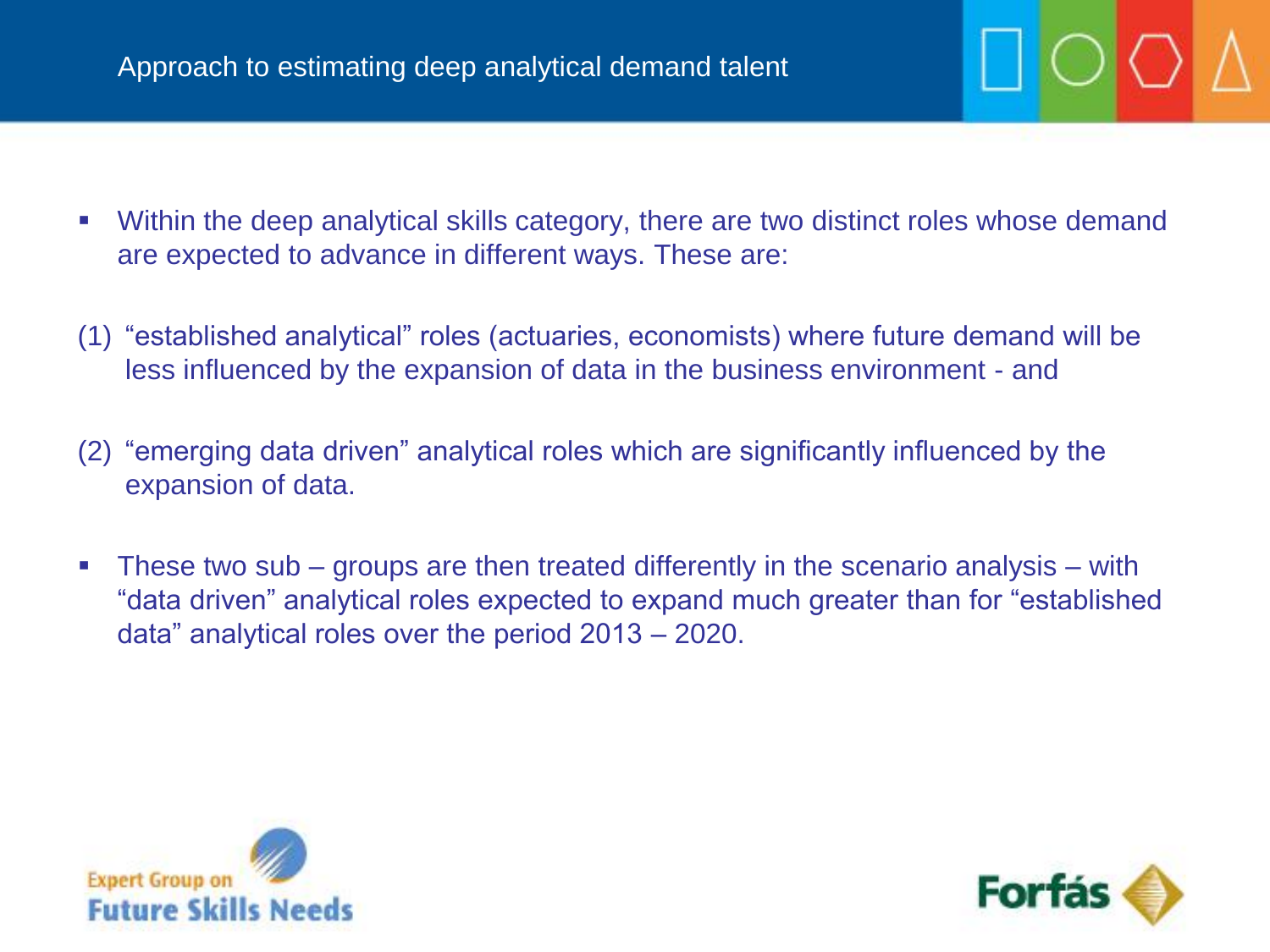| <b>Category</b>                     |                              | <b>Employment</b> | % Total Employment |
|-------------------------------------|------------------------------|-------------------|--------------------|
| Deep analytical talent              |                              | 3,300             | 0.18               |
| Of which                            | emerging analytics roles     | 1,500             | 0.08               |
|                                     | established analytical roles | 1,800             | 0.10               |
| Big data savvy                      |                              | 25,780            | 1.38               |
| Supporting technology professionals |                              | 6,000             | 0.32               |
| Total                               |                              | 35,080            | 1.88               |





 $\Lambda$ 

◯

O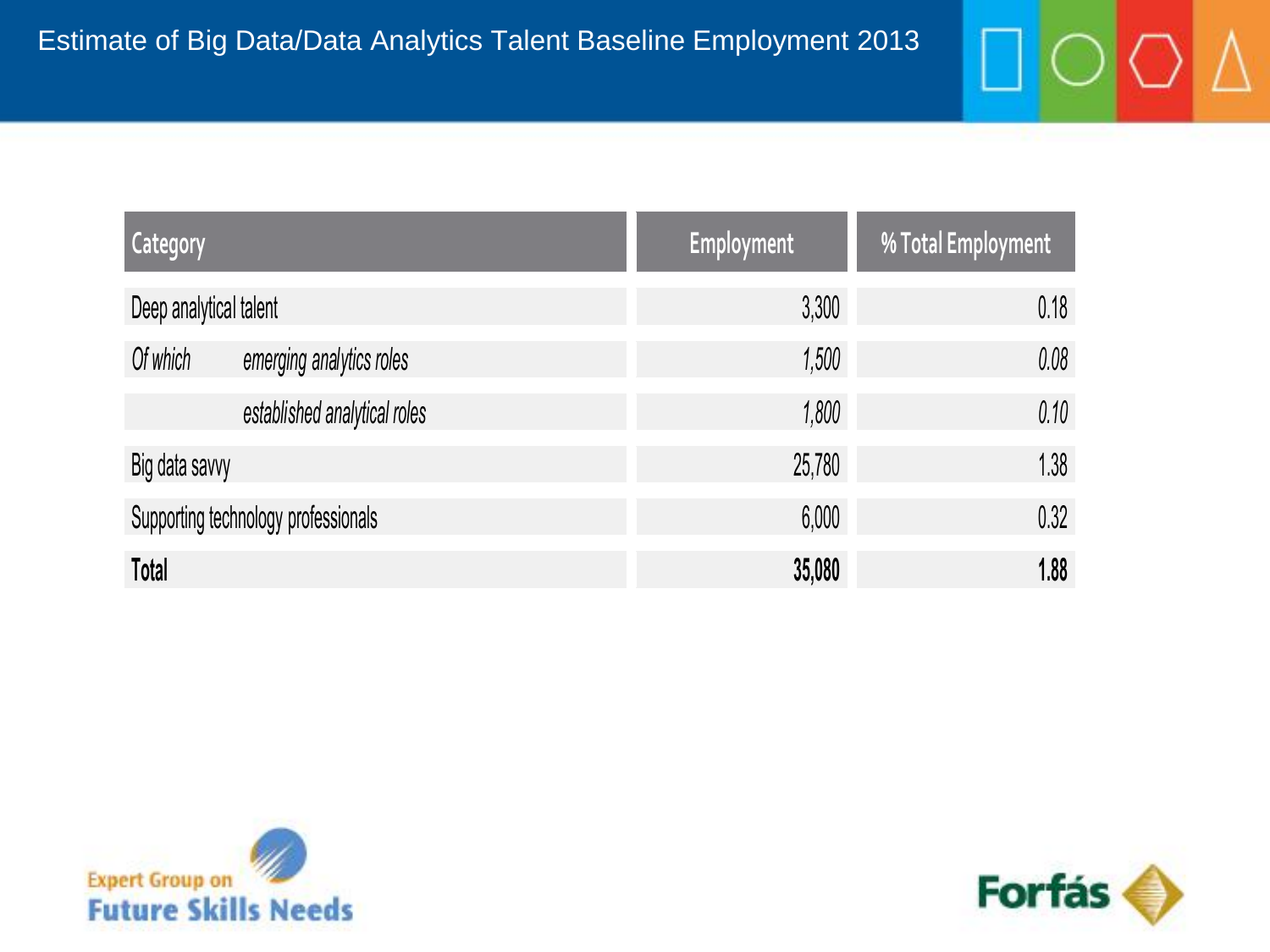## The following two demand scenarios are presented

## Medium Growth Scenario – Delayed Catch-Up

Under this scenario, following a lag period in the demand for deep analytical roles, Ireland achieves the type of proportions of total employment forecast for other countries such as the UK. It is assumed that the majority of additional deep analytical jobs would be in business already here.

## High Growth Scenario – a leading country in Europe

This is the more ambitious scenario – where total employment reaches the levels anticipated in the enterprise surveys – including a significant increase in deep analytical talent employment. Under this scenario there is an assumed step change in existing private firm and public organisations understanding and actual exploitation of data analytics business potential. There is also an assumed level of potential inward investment in big data and analytics activity.



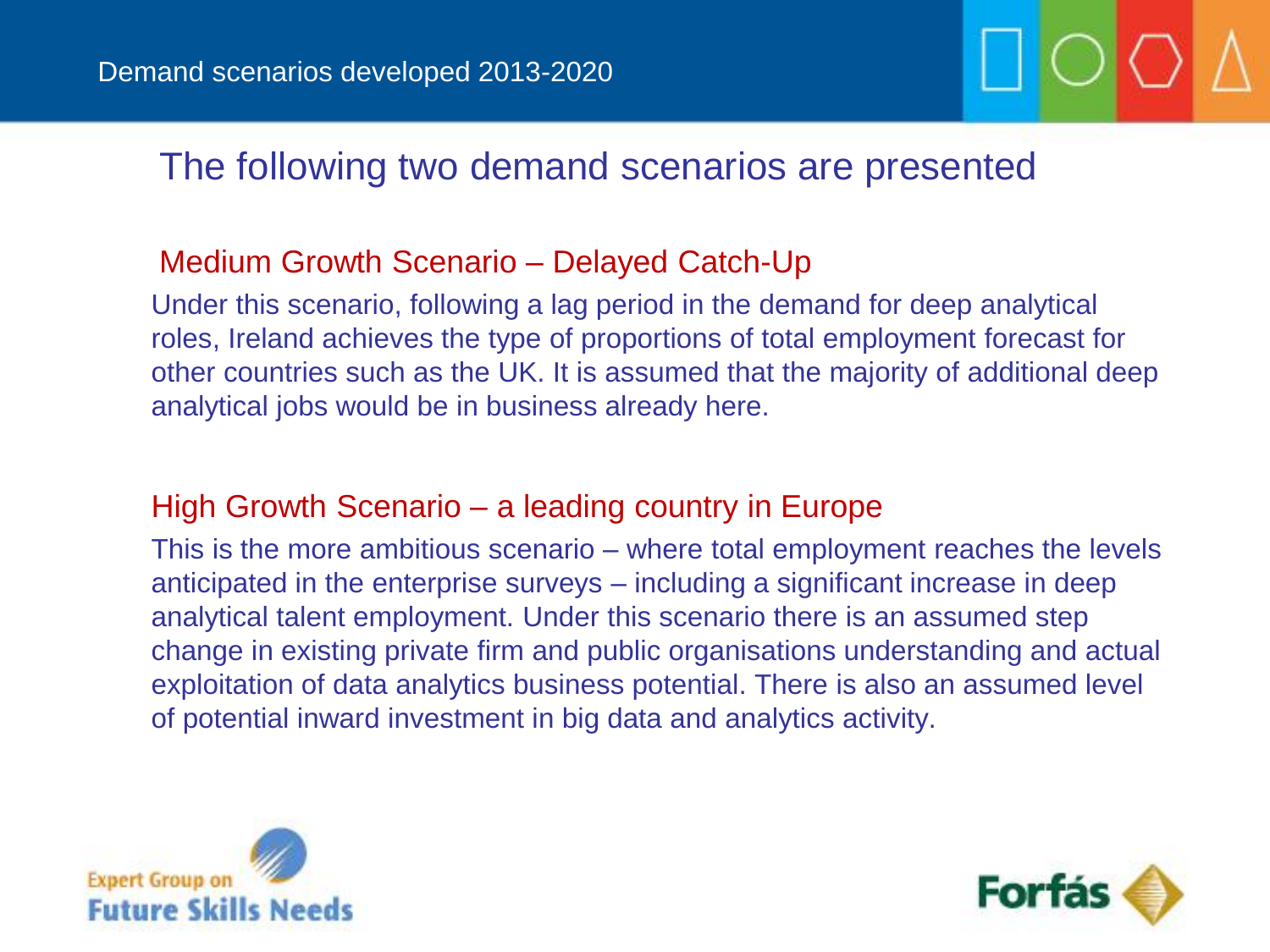**Under the High Growth Scenario the employment of deep analytical talent would grow by 80% Within this, the demand for** 

**"emerging" data analytic roles would grow by 155%**

**Majority of deep analytical demand growth in both scenarios will be for new additional jobs** 





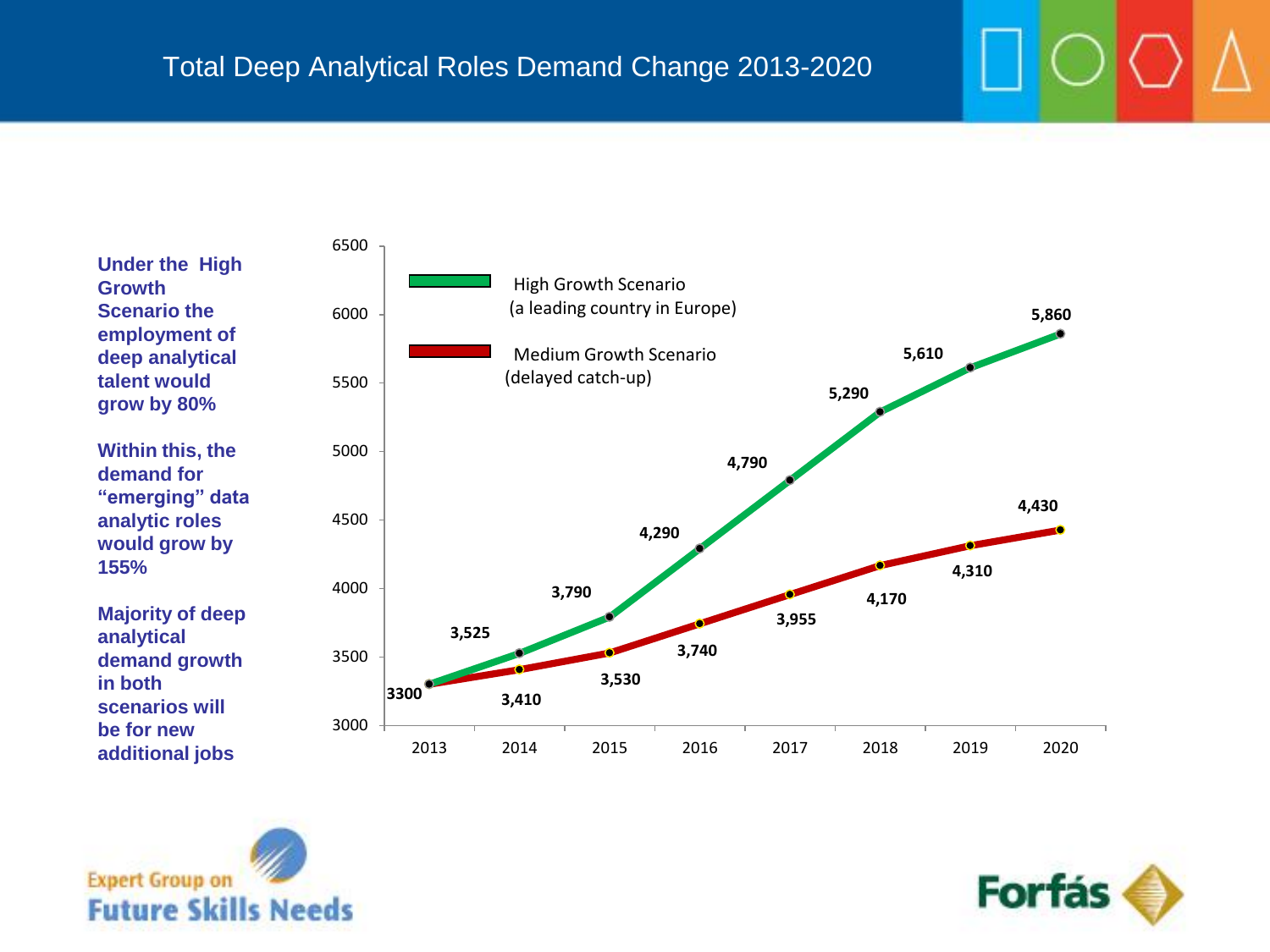**Emerging "data driven" deep analytical skills display more dynamic growth – +150% in scenario 3**

**"Established deep analytical roles grow in line with the key sectors in which such roles are found +14 % in both scenarios**





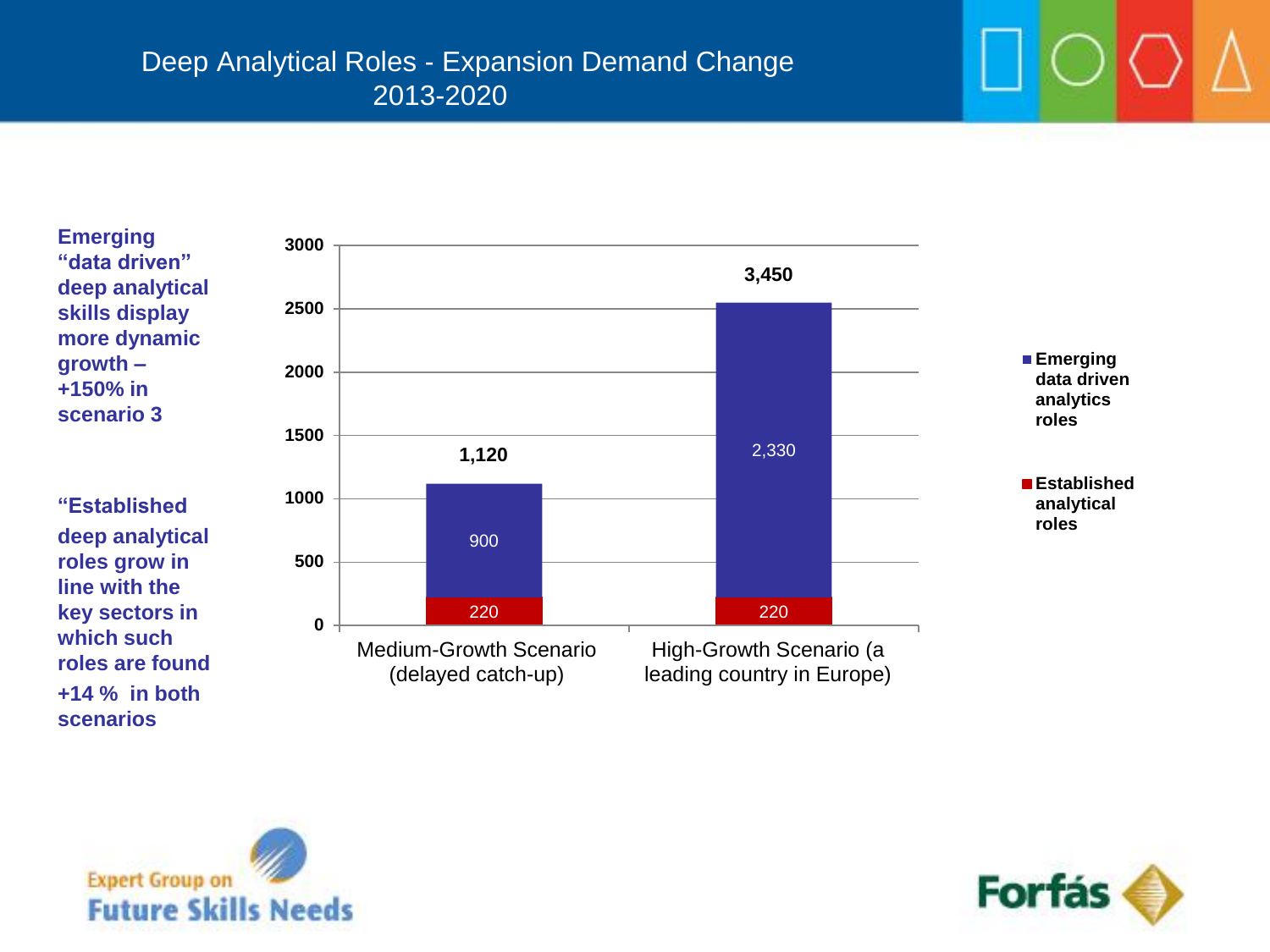## Total Big Data "Savvy" Demand Change 2013 – 2020





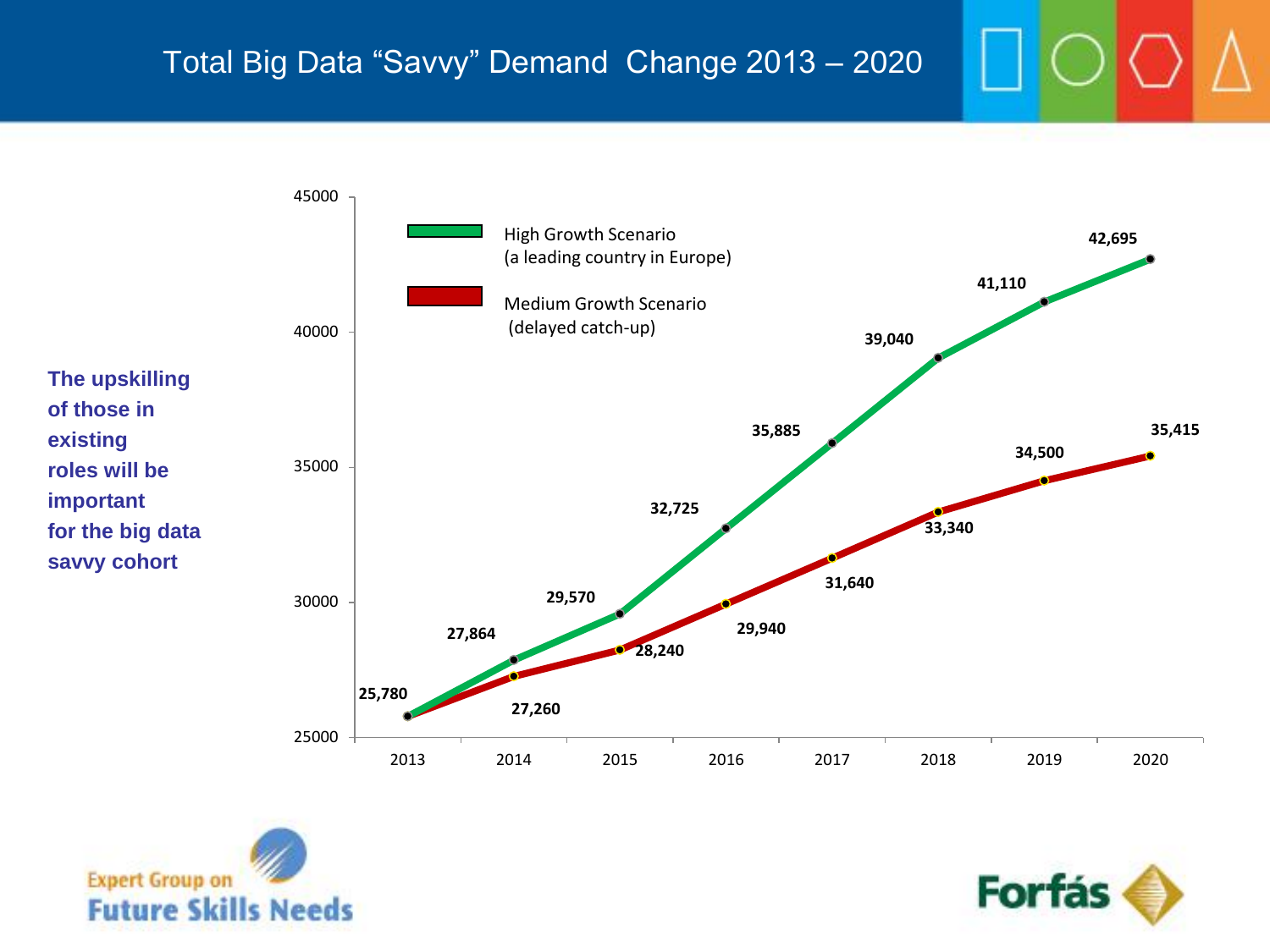## Total Supporting Technology Roles Demand Change 2013 – 2020



Source: EY, Oxford Economics



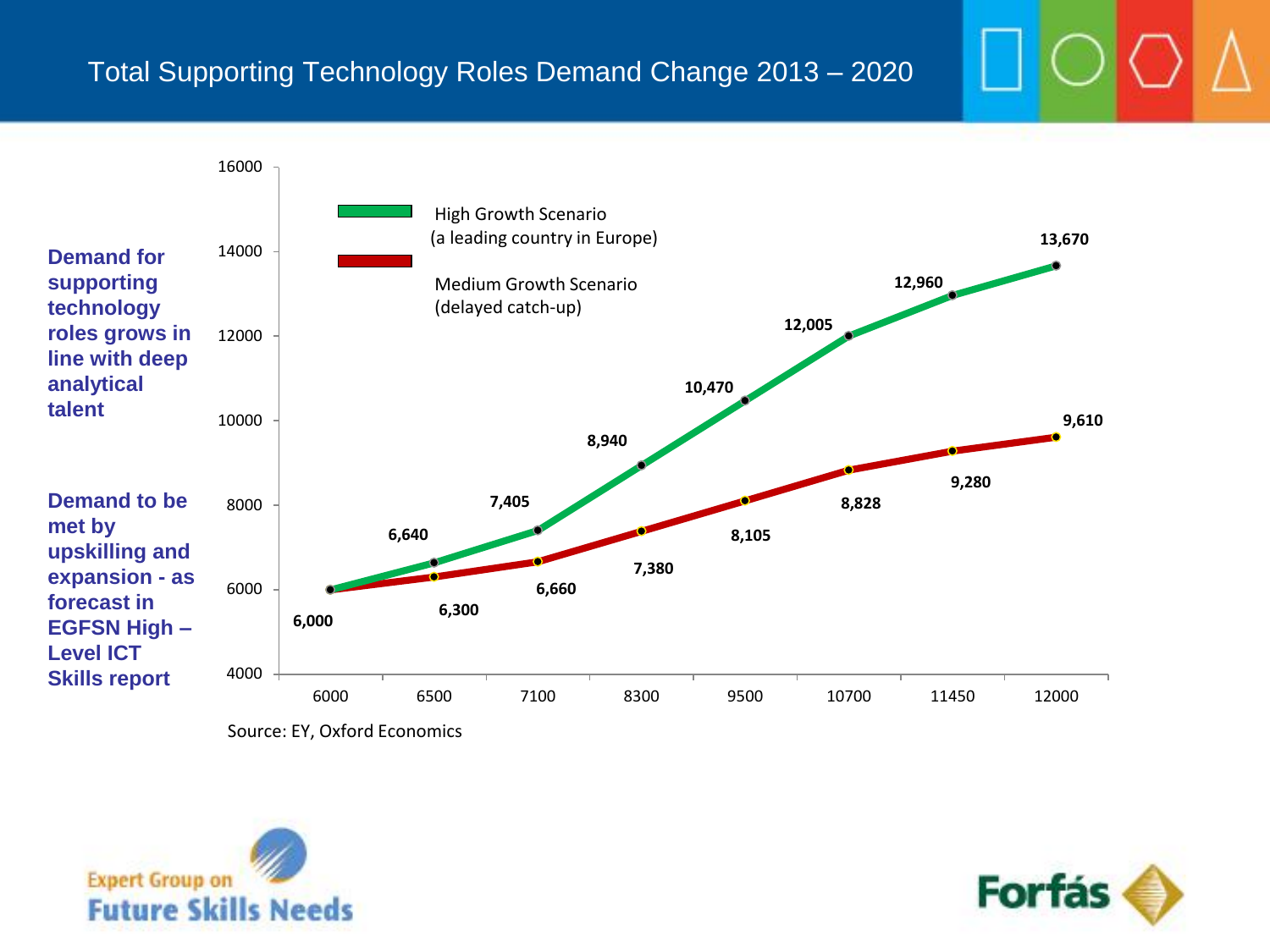



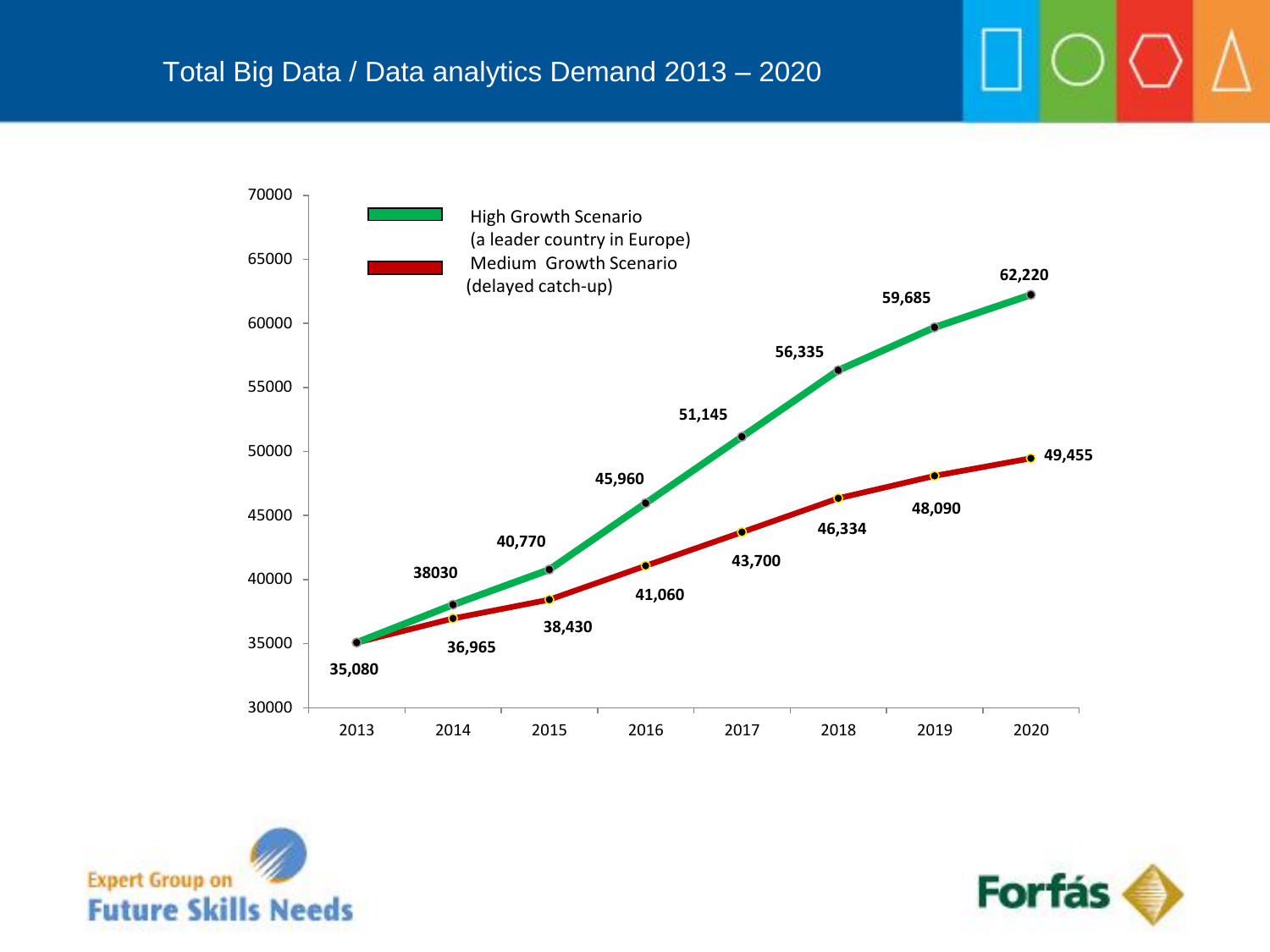



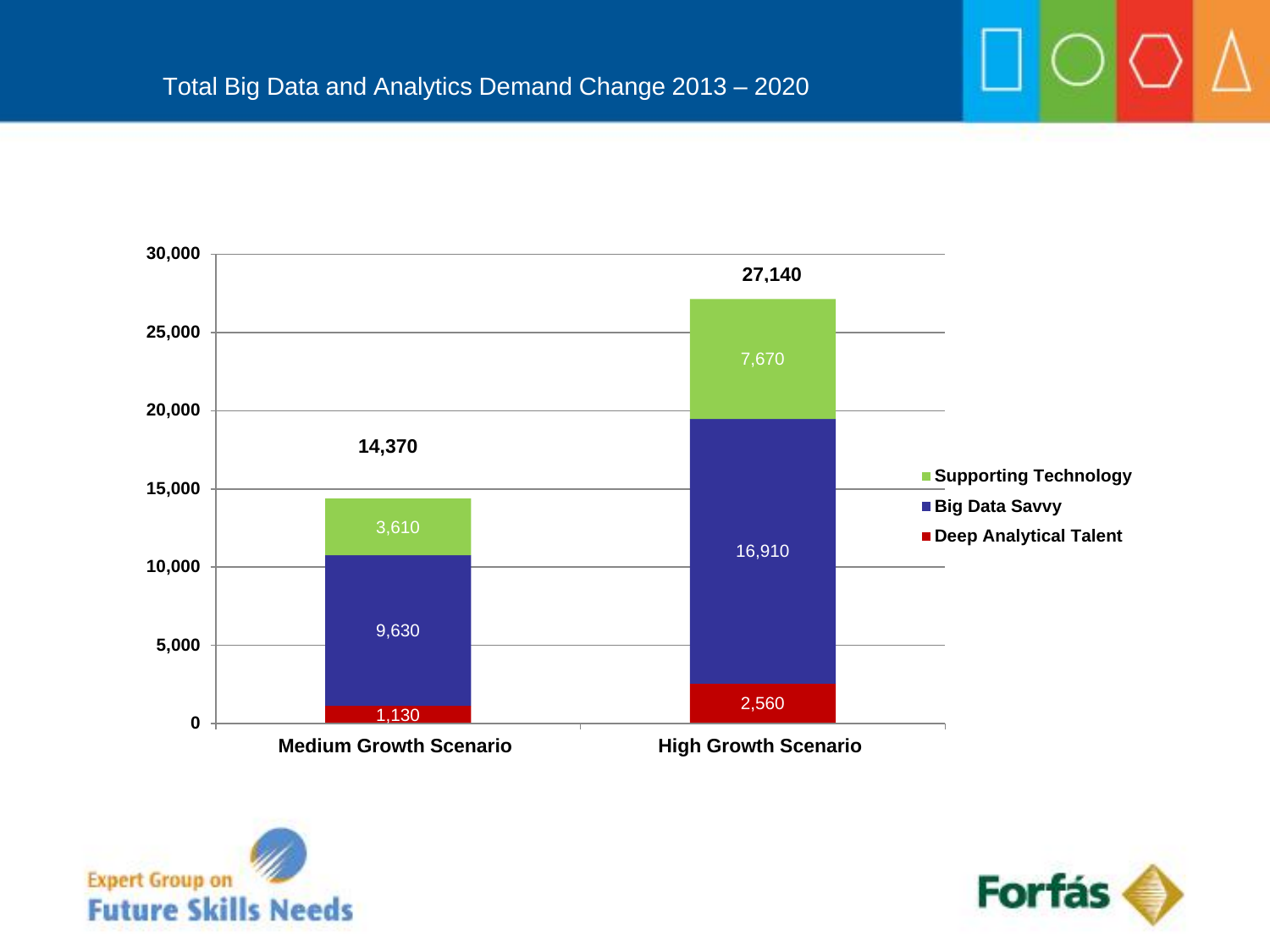## Consultation feedback from companies / organisations (1)

- $\triangleright$  All respondents expect their future demand for big data / data analytics skills to grow and mix of skills to change. (caution that across the wider economy not all firms and public bodies, especially SMEs see and understand the value of big data or have sufficient scale and technical ability to exploit its potential)
- $\triangleright$  Two thirds of respondents would apply more resources in this area where the skills available. (Public Sector is the possible outlier)
- $\triangleright$  Vacancies hardest to fill in order of priority are (1) Deep Analytical talent, (2) Supporting Technology and (3) Big Data Savvy roles.
- $\triangleright$  A majority see technical skills as being transferable from sector to sector while domain knowledge can be developed through internal training and coaching.
- $\geq$  85% of respondents expect that suitable talent will be difficult to find in the future due to insufficient skill mix (technical & business)/ insufficient education/ experience factors (due to newness of field).



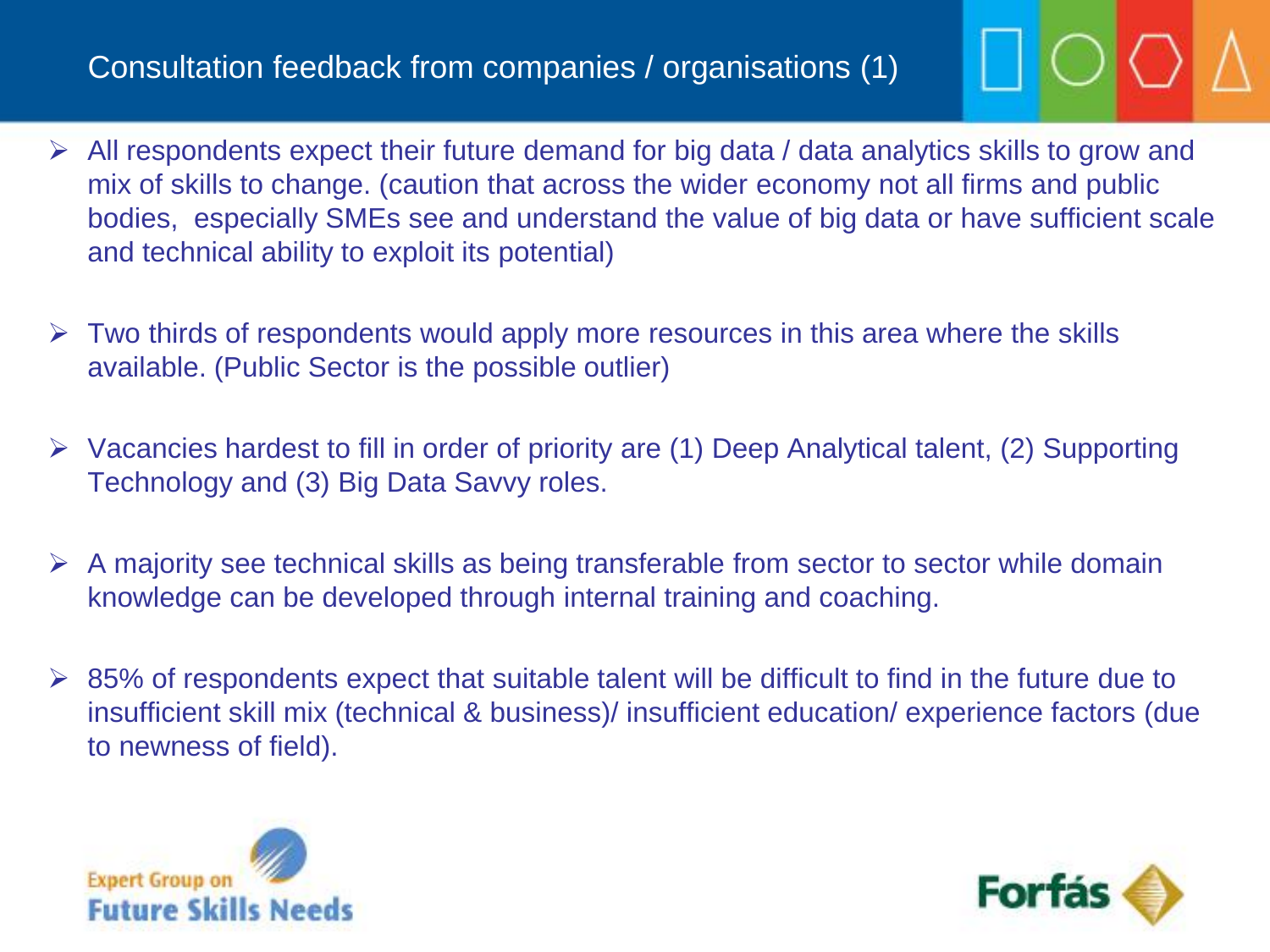- Enterprises Source of talent varies between skill categories:
- For deep analytical skills it is new graduates and hiring experienced graduates from other firms (job churn) and hiring talent from abroad.
- For Big data savvy roles the main channel is through the retraining of staff.
- For supporting technology roles it is through hiring new graduates, hiring staff from other firms (churn), the upskilling of existing staff; and hiring from abroad.
- $\triangleright$  Employers see maths, statistics and computer science disciplines the most important sources of graduate skills for deep analytical roles- especially at post graduate level Employers have a concern that the quantity of deep analytical output is insufficient.
- $\triangleright$  For Big data "savvy" roles the main disciplines are business and management.
- $\triangleright$  For supporting technology roles the disciplines are computer science ; science ; engineering
- $\triangleright$  In addition to supply from the education system, in-house training and continuous professional development are important sources of skills in this area. This is mostly focused on a core specialist staff engaged in big data analytics.



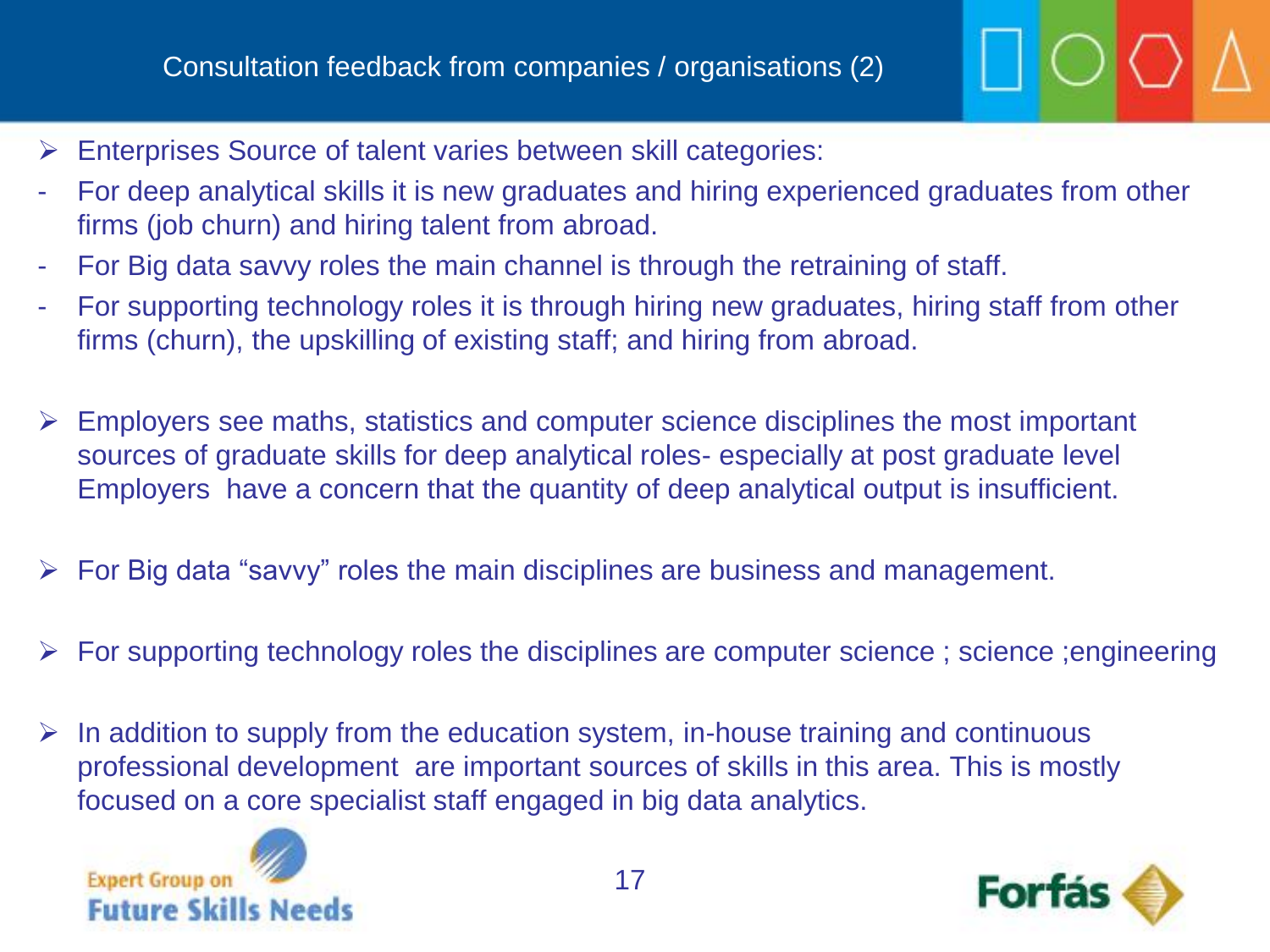- The supply of Big Data and Analytics dedicated third level courses within Ireland is still at an early stage, mainly due to the fact that the demand for data analytics talent has only come to the forefront of business precedence in the past three years.
- An assessment has been completed of current and planned course provision for data analytics and related skills in Ireland at NFQ levels 6/7 and 8/9/10 as follows:
- Dedicated Big Data & Analytics Programmes
- $\triangleright$  Programmes that include significant training/elements in data analytics
- $\triangleright$  Core degrees maths, statistics and science.
- **► Computer Science Programmes**
- $\triangleright$  Engineering Programmes
- $\triangleright$  Physics Programmes
- $\triangleright$  Skillnet Programmes
- $\triangleright$  Private Data Analytics Programmes
- Online Education in Data Analytics



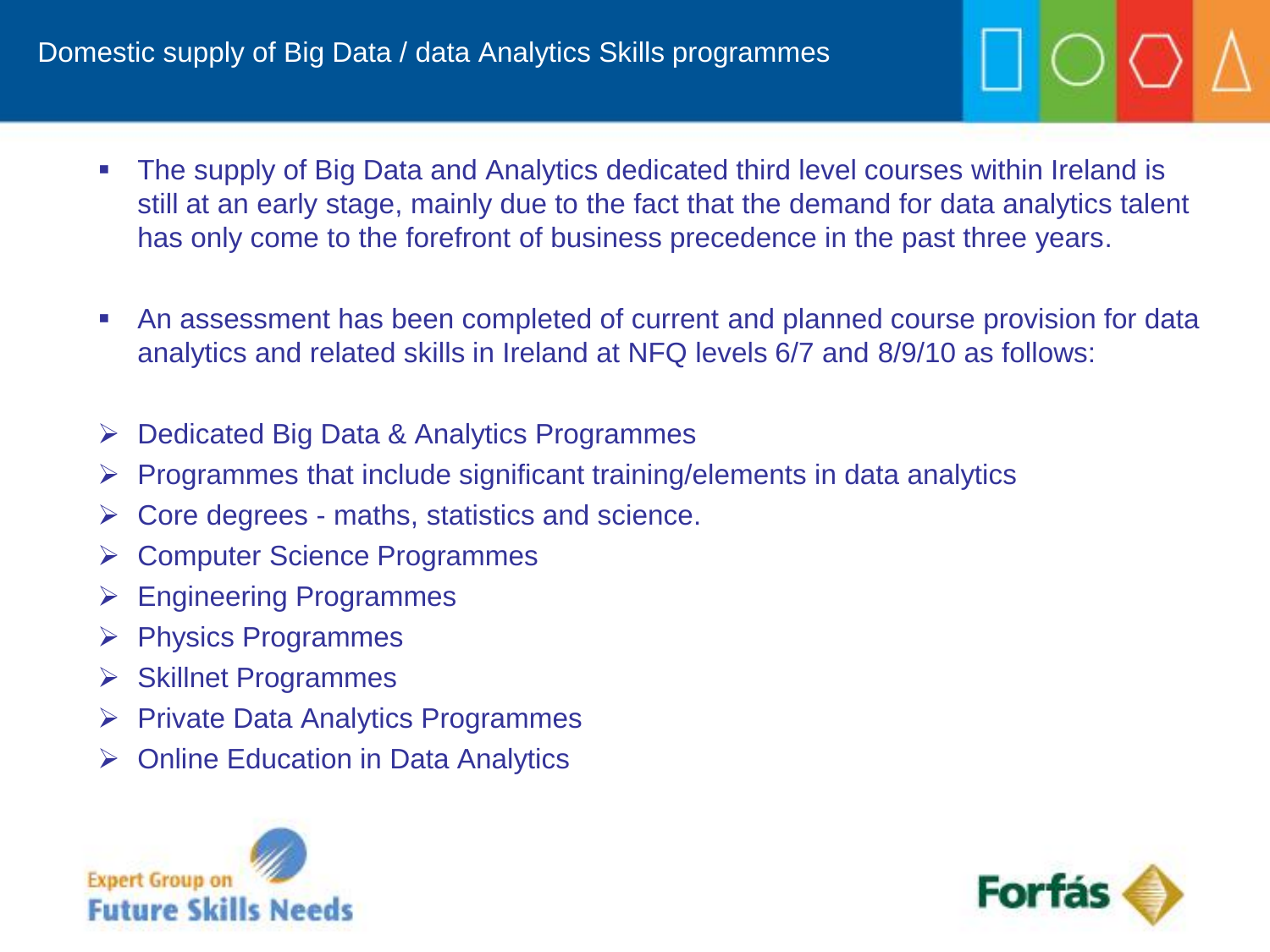## Review of actions taken by UK, USA, Canada, Estonia, Poland, Singapore and India to develop a supply of Data Analytic Talent

- Strong link between investment by Government and business in Big Data R&D within higher education institutes and the level of provision provided within those institutes.
- Trend towards interdisciplinary approach to big data / data analytics education involving the reorientation / leveraging of exiting resources and collaboration across departments.
- Programmes are run under a range of different departments in the USA many are run by Business departments - UK has established a Big Data Academy.
- A key feature of programmes is the close collaboration of business with higher education in the development, design and running of the programmes and supply of tools and software.
- Majority of specialised data analytic programmes are at post graduate level delivered fulltime, part-time, and also through online provision. There are examples of business and computing programmes at undergraduate level which offer data analytic modules.
- Some countries Singapore are offering scholarships for talented students to pursue data analytics training programmes and careers after graduation.



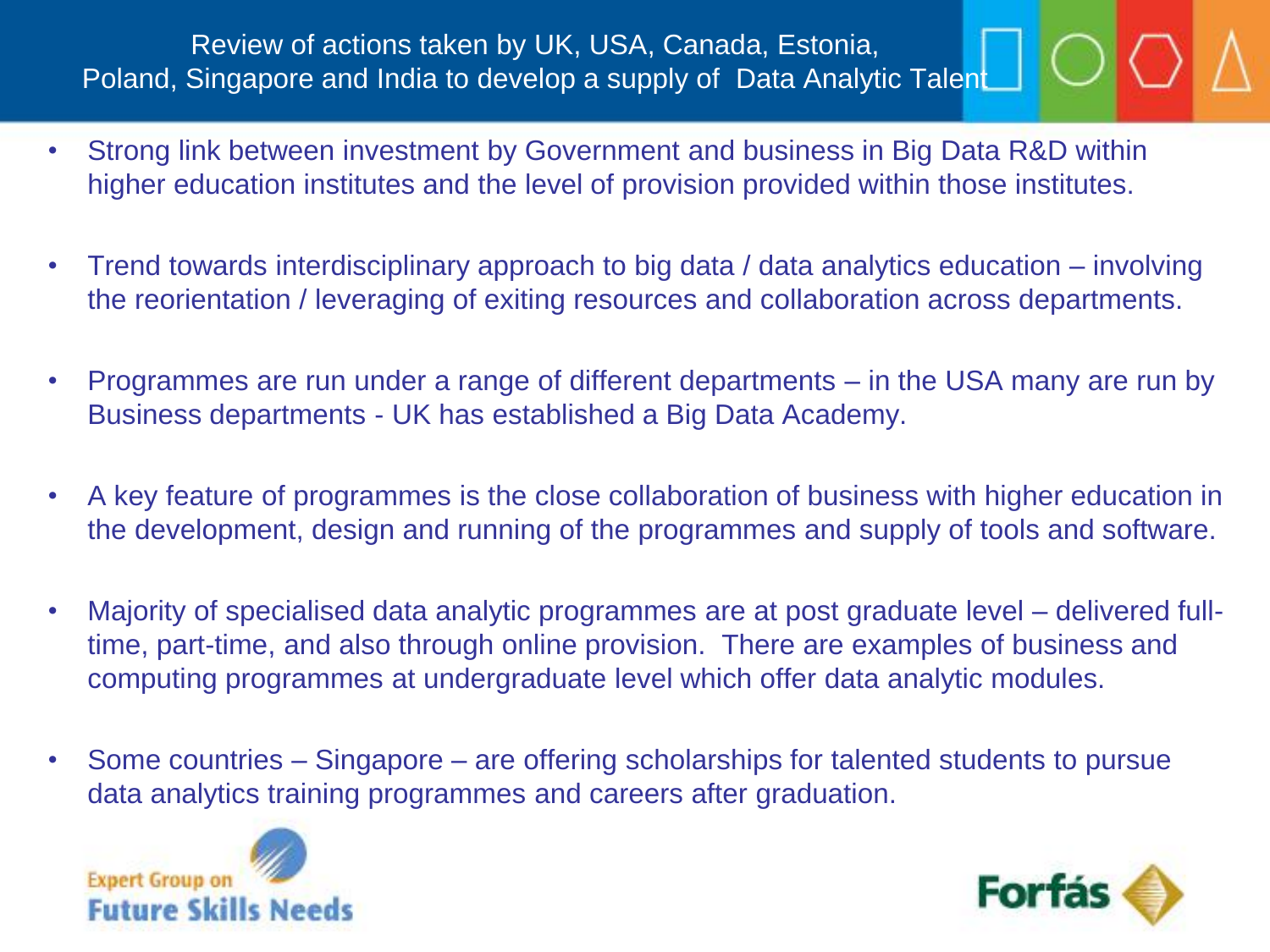- **Enterprise and education providers should collaborate to increase the output and ensure** the quality and relevance of "Deep analytical" courses – including curricula, assignments and structured work placements. Facilitate industry expert participation in course delivery.
- Increase the output and quality of "Data analytics savvy" talent. Introduce and / or update emerging analytics concepts and techniques on the curricula of business and social science courses.
- Improve senior executives understanding of the potential of data analytics for business performance. Firms should adopt an enterprise-wide approach to managing their data analytics capabilities. Industry should support the establishment of an Analytics Skillnet.
- Appeal to the broadest potential pool of "Deep analytical" Talent . Introduce targeted competitive funding for post graduate specialist analytics programmes to reduce tuition fees, incentivise participation and increase places available.